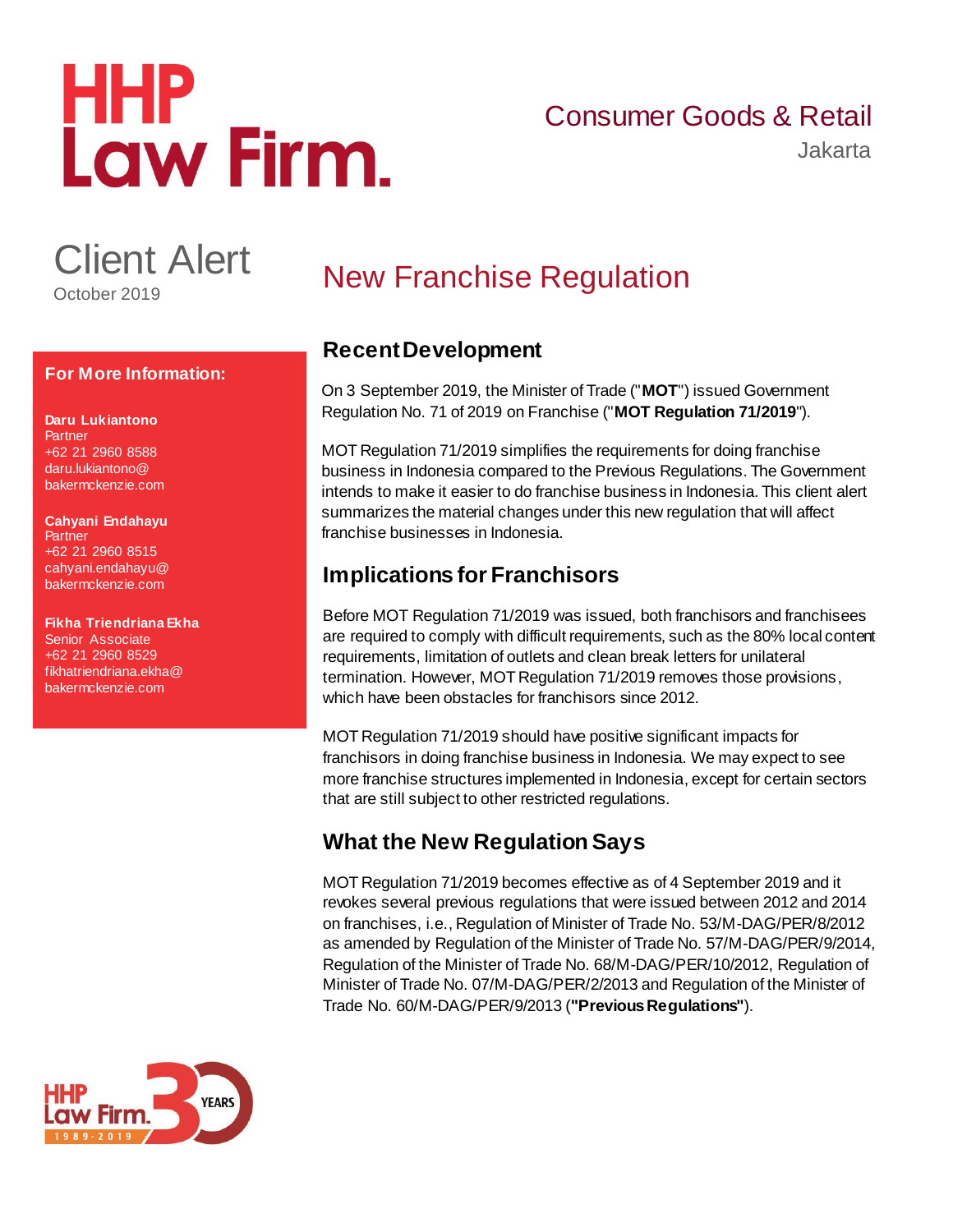

#### *Group Franchise Arrangements*

While the Previous Regulations do not allow franchisors to appoint franchisees that have a controlling/subordinate relationship with the franchisors, either directly or indirectly, MOT Regulation 71/2019 no longer has this restriction.

Arguably, affiliates can be appointed as franchisees, and for any companies that operate through a subsidiary in Indonesia, franchise arrangements are now suitable for their business in Indonesia.

Further, a franchisor may now have control over its franchisees other than through the franchising agreement and other agreements.

#### *No Local Content Requirements*

The Previous Regulations required all franchise arrangements to fulfill the 80% local content requirement. However, in essence, MOT Regulation 71/2019 only encourages the use of domestic goods and/or products as long as such good/products meet the quality standards required by the franchisor.

Clearly, this is a very good news for all franchisee business actors, as fulfilling the 80% local content requirements always be the main issue in doing franchise business in Indonesia. This will increase the number of franchise arrangements in Indonesia in the near future. However, it remains to be seen how the "encouragement" to use domestic products will be implemented.

#### *No Limitation of Outlets*

While the Previous Regulations provides limitation of outlets for retail outlets and restaurants, MOT Regulation 71/2019 does not provide this restriction. This means that franchisees can own all the outlets without sub-franchising.

#### *Language of Franchise Agreements*

MOT Regulation 71/2019 now requires franchise agreements to be made in Indonesian language. This is a different approach to that in the Previous Regulations where franchise agreements could be made in other languages but they must be translated into Indonesian language by a sworn translator.

#### *No Clean Break Letters*

MOT Regulation 71/2019 does not provide a requirement to have a clean break letter for a unilateral termination. However, there is no further guideline on the unilateral termination procedures.

This could lead to an interpretation that franchisors can terminate franchise agreements unilaterally and the franchisees' STPW will be automatically invalid.